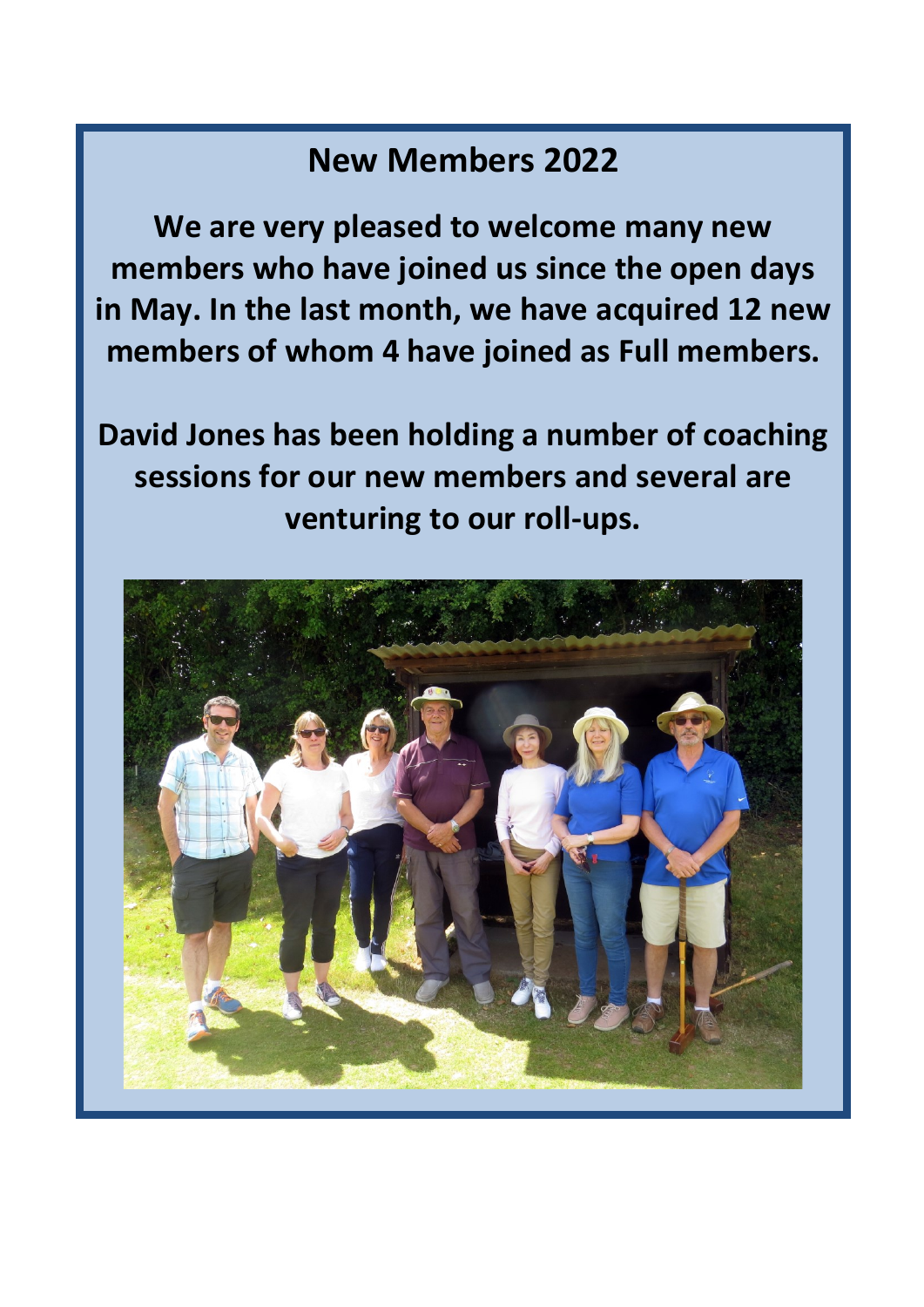#### **Matches 2022**

**June 13th: the Level Play GC team (Stephen Custance-Baker, Martin Wicks, Mike Balch, David Jones) lost 7 – 11 at home against Winterborne Valley.**

**June 14 th: the Handicap GC team (Sue Custance-Baker, Judith Hutton, Bill Tapper, Lorne Loxterkamp, Anthony Myers, Maureen Rowe) lost 7 – 13 away at Dowlish Wake.**

**June 10th: the Federation team (Martin Wicks, Lorne Loxterkamp, Dave Wall, Anthony Myers) lost 1 – 6 away at Winterborne Valley.**

**June 7th: the Short Croquet (Open) team (Martin Wicks, Mike Balch, Sue Baker, Anthony Myers) won 11 - 5 at home against Bristol.**

### **Sidmouth 4th/5th June 2022**

**Having been runner-up at Hamptworth a week ago, Stephen Custance-Baker has gone one better and won the Sidmouth 0+ GC tournament at the weekend, beating Colin Britt of Camerton & Peasedown in the final.** 

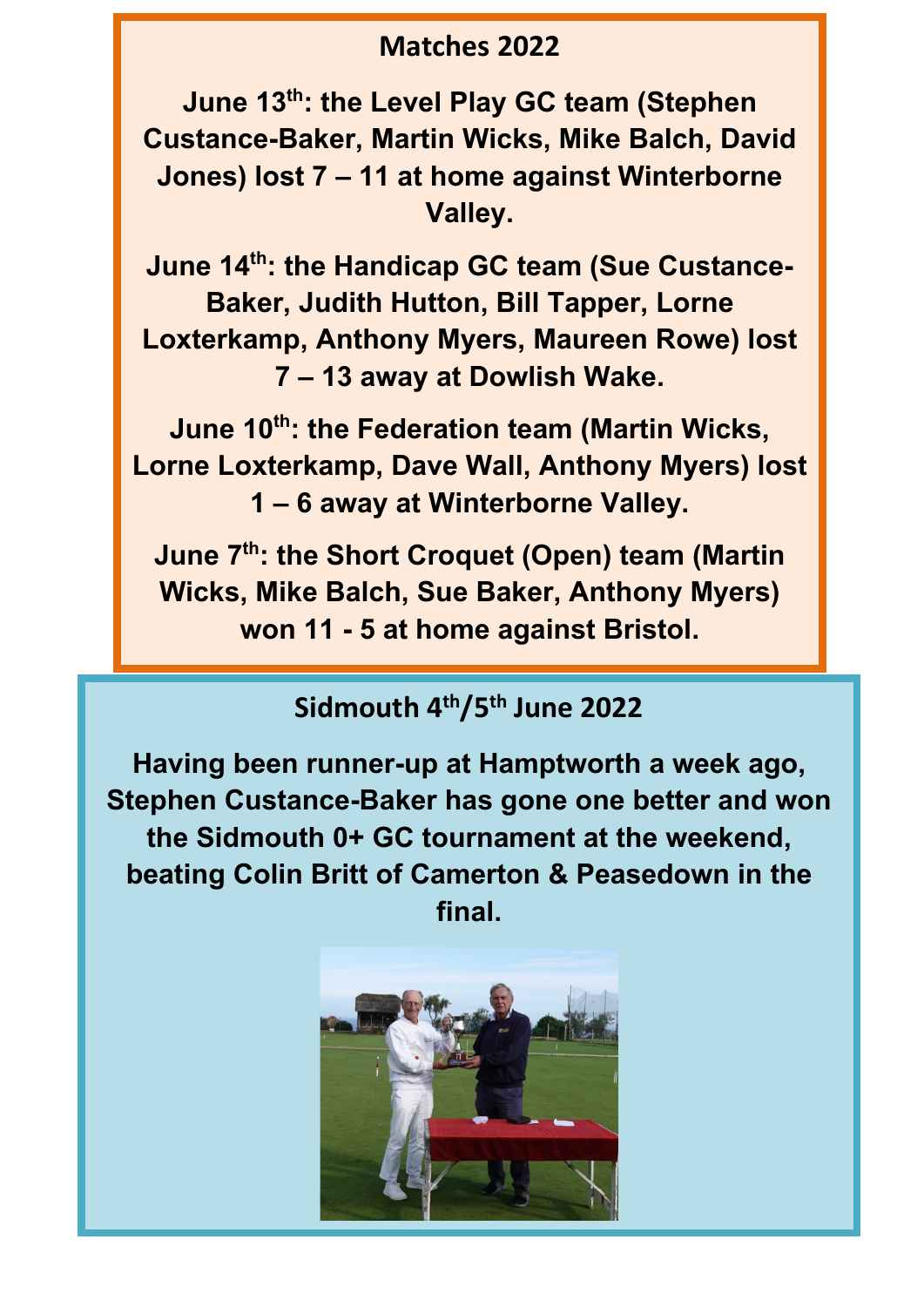## **Monthly Short Croquet 2022**

**The May blocks in the Short Croquet are now complete. Well done to the three block winners, Lorne Loxterkamp, Judith Hutton and Scott Berry. The runners-up were Stephen Custance-Baker, Sue Baker and Sue Custance-Baker.**

**The top two players in blocks B and C have been promoted to a higher block and the bottom two in blocks A and B have been relegated.**

**The June blocks are in the clubhouse and can be seen via a link on the Competitions page.**

# **Club Pirates Event 2022**



**This social and fund-raising event was a great success with over 30 people attending, indulging in Maureen's cakes and tea whilst watching and playing Pirates Croquet in lovely sunshine.**

**The very exciting final was between Steve Beer, Steven Wight, Sue Custance-Baker, Simon Howell and Mike Balch. The prize was eventually won by Simon Howell.**